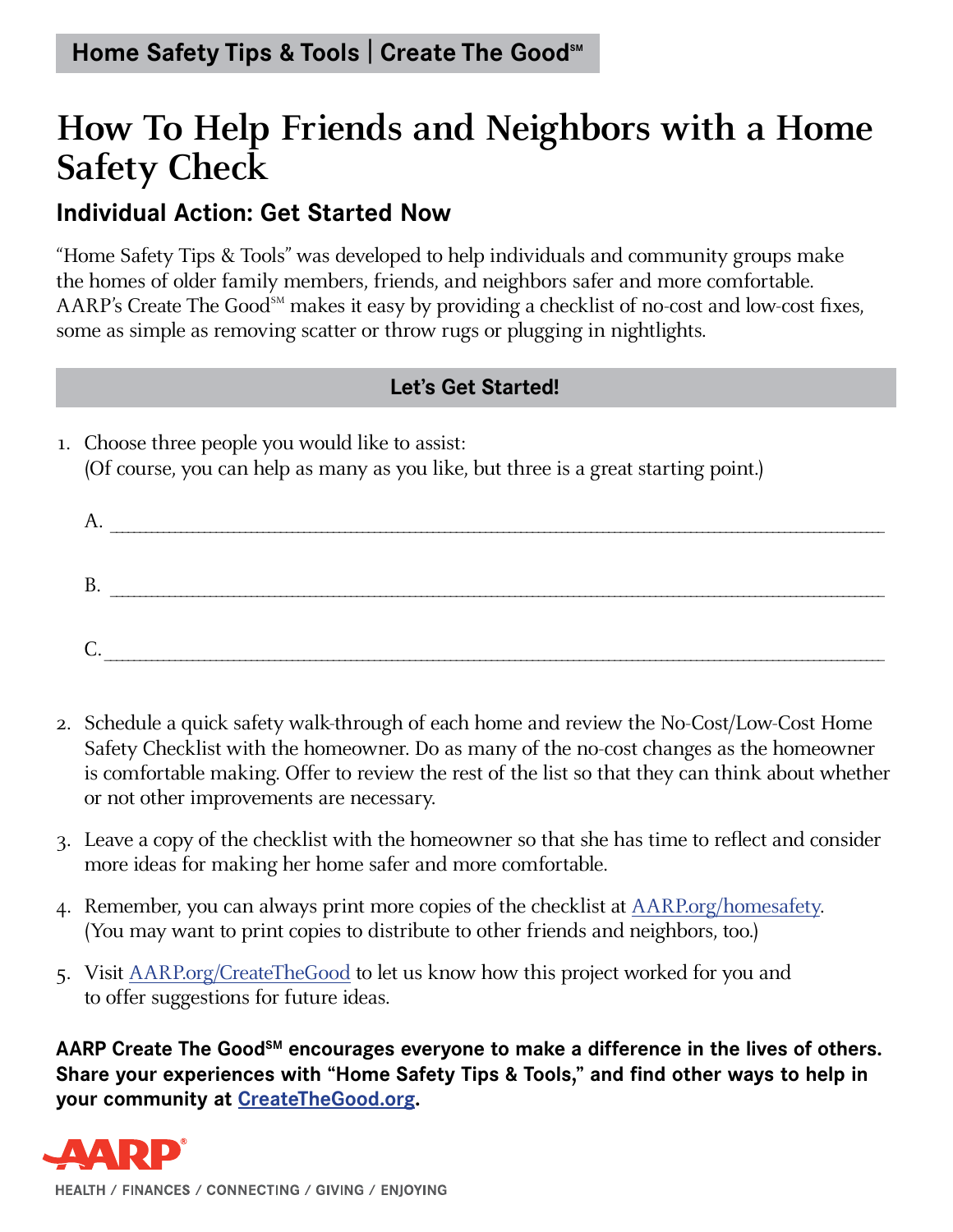# **No-Cost/Low-Cost Home Safety Checklist**

Whether you own or rent your home, there are many no-cost or low-cost improvements you can make to greatly increase its comfort and safety. Discover how simple updates can make it easier for you to stay comfortable, independent, and injury-free. Begin with this checklist of things you can do quickly and easily for little to no cost.

#### **No-Cost Home Improvements**

- Open blinds and curtains and raise shades during daylight hours to increase natural light inside the home.
- Place exposed electrical, telephone, and computer cords along a wall where people won't trip over them.
- Remove all cords from under furniture or carpeting to lessen the risk of fire.
- Remove clutter from stairways and passageways to help prevent trips and falls.
- Set the hot-water heater to 120 degrees Fahrenheit to reduce energy costs and prevent scalding.
- Remove all scatter and throw rugs that can cause falls.
- Place the items you frequently use in an easily accessible place.
- Check the carpeting on your stairs to be sure it is firmly attached.
- Arrange furniture to allow for easy passage.
- Create an emergency exit plan in case of a fire.
- Remove debris from outdoor walkways.
- Trim shrubbery to provide a clear view from doors and windows.

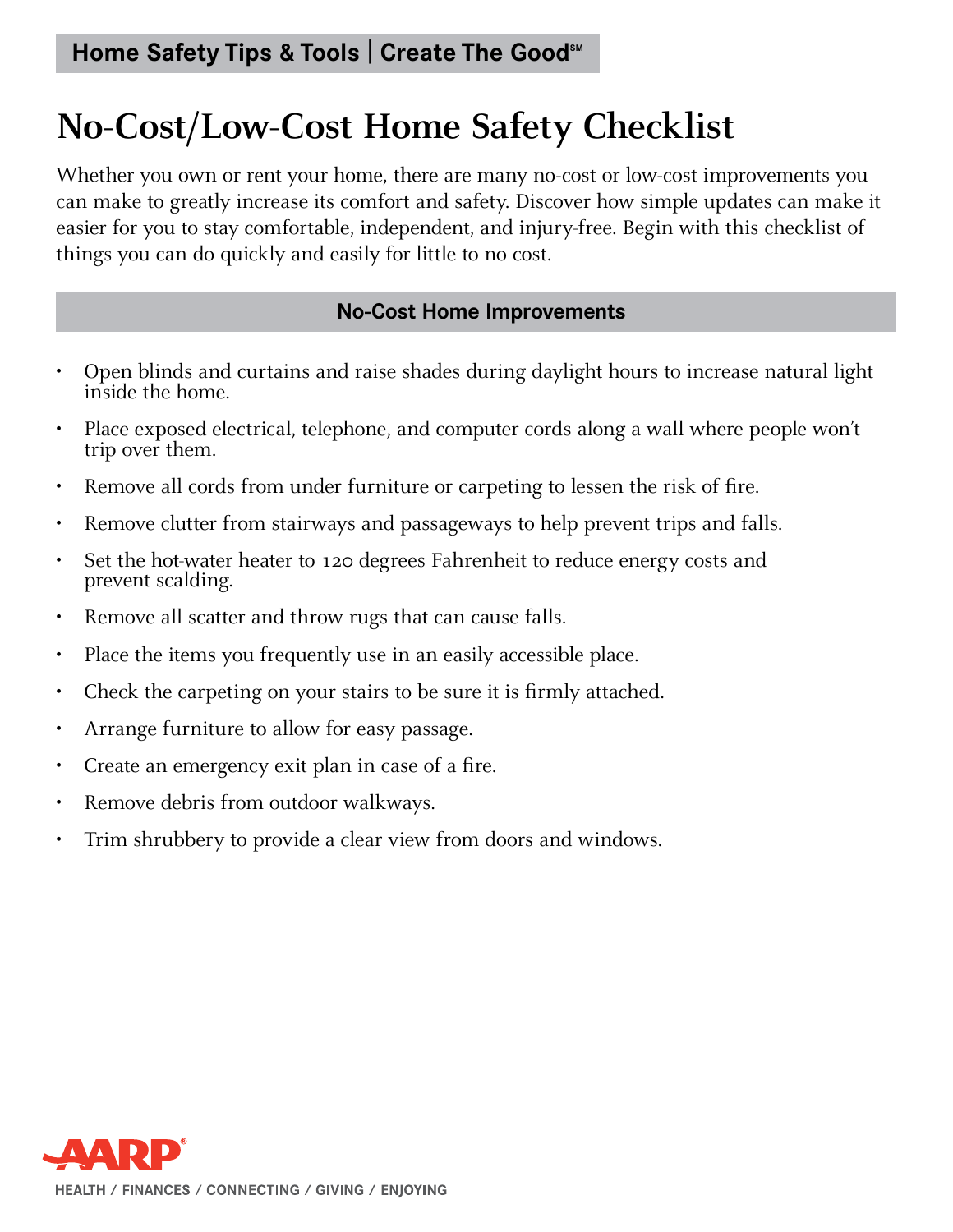#### **Low-Cost Home Improvements (With Products Costing Under \$35)**

The products mentioned below can be purchased at your local hardware or home-improvement store.

- Increase light by using the highest-watt light bulbs or compact-fluorescent bulbs appropriate for your light fixtures or lamps.
- Put nightlights in the bathroom and in hallways leading from the bedroom to the bathroom.
- Use a rubber-suction bath mat or antislip floor strips or decals in the tub or shower.
- Place self-stick carpet mesh or double-sided carpet tape under large area rugs to prevent them from sliding.
- Replace knobs on cabinets and drawers with easy-to-grip D-shaped handles.
- Replace traditional light switches with easy-to-use, rocker-style light switches.
- Place or mount an A-B-C rated, all-purpose fire extinguisher in an easily accessible location near the stove and oven so that you're prepared for any type of kitchen fire.
- Install smoke and carbon-monoxide detectors on all levels of the house, especially where the bedrooms are.

AARP Create The Good<sup>sM</sup> encourages everyone to make a difference in the lives of others. **Share your experiences with "Home Safety Tips & Tools," and find other ways to help in your community at CreateTheGood.org.**



HEALTH / FINANCES / CONNECTING / GIVING / ENJOYING